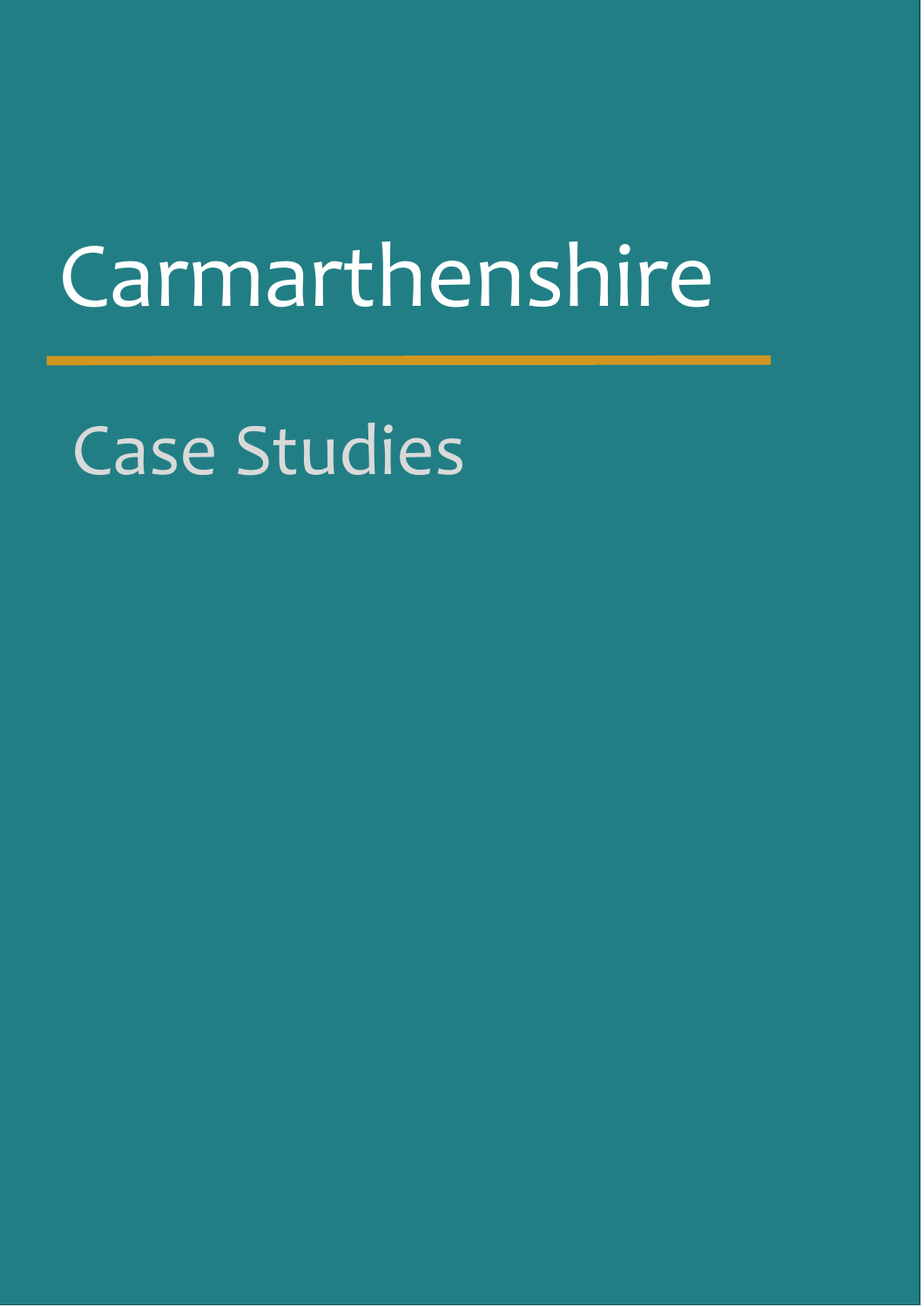# Contents

| Case study: Coping with an Unprecedented Demand for Wellbeing Support 8 |
|-------------------------------------------------------------------------|
|                                                                         |
|                                                                         |
|                                                                         |
|                                                                         |
|                                                                         |
|                                                                         |
|                                                                         |
|                                                                         |
|                                                                         |
|                                                                         |
|                                                                         |
|                                                                         |
|                                                                         |
|                                                                         |
|                                                                         |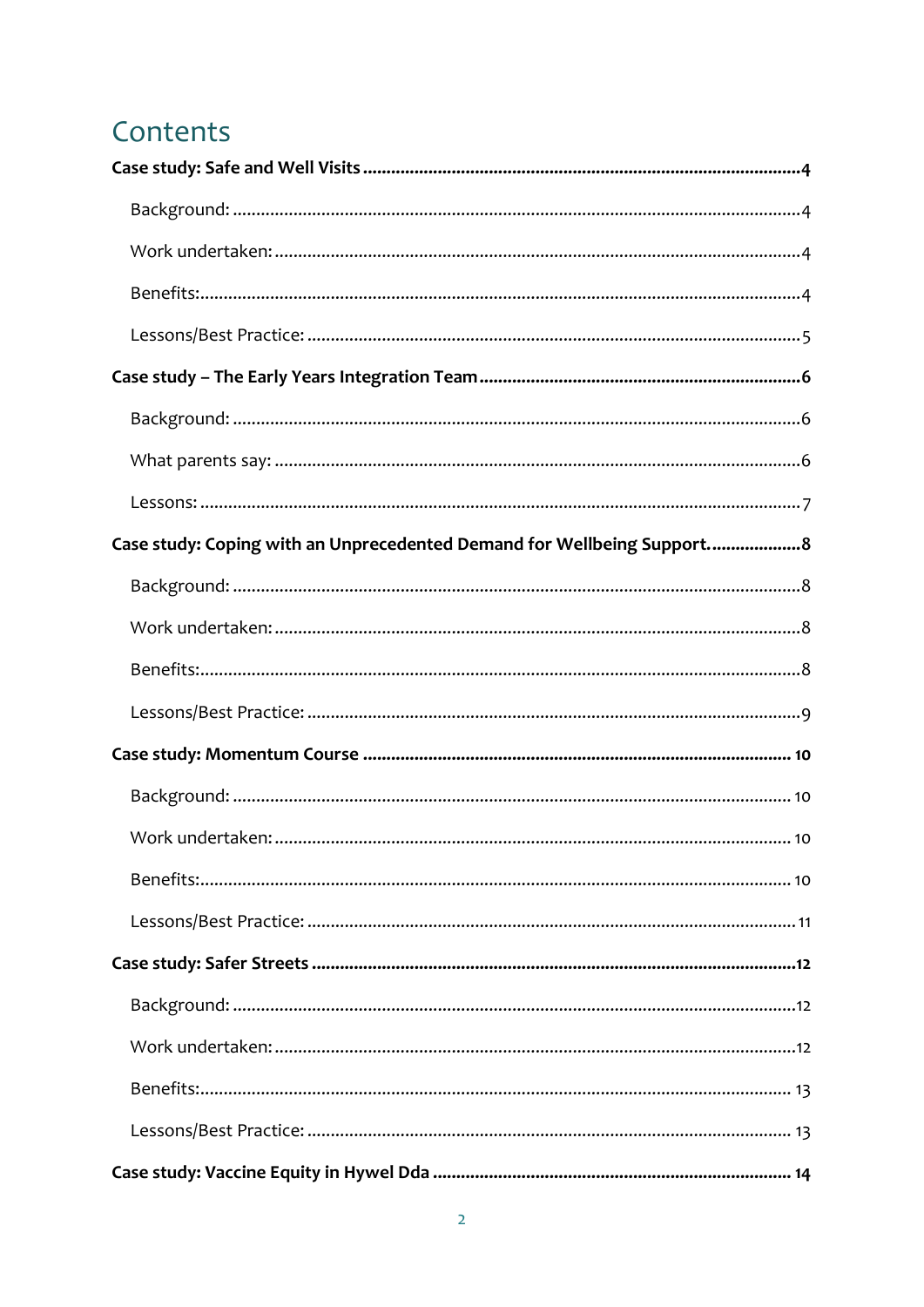| Case study: Dementia Support - Herbert Protocol / Message in a bottle  18 |  |
|---------------------------------------------------------------------------|--|
|                                                                           |  |
|                                                                           |  |
|                                                                           |  |
|                                                                           |  |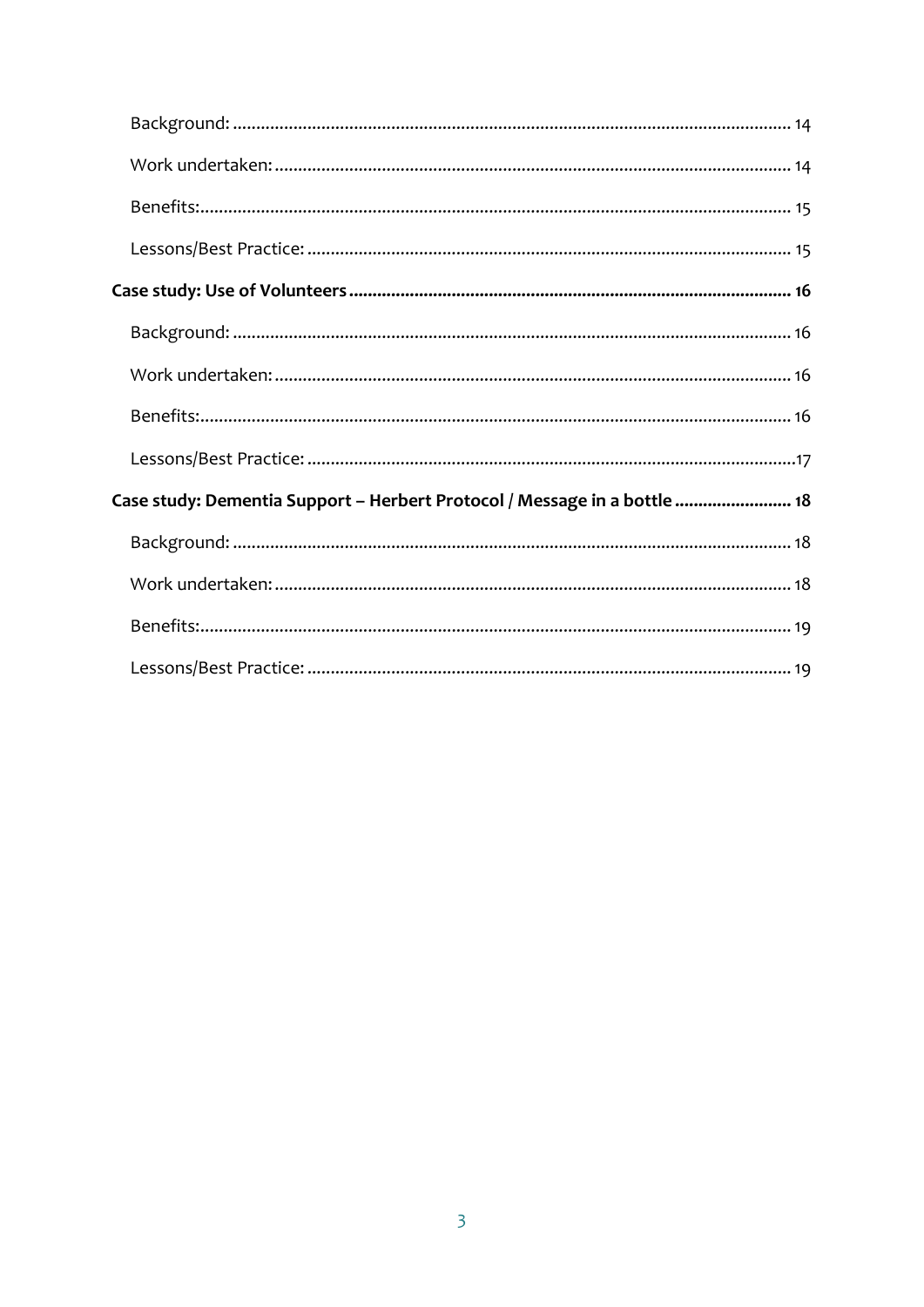# <span id="page-3-0"></span>Case study: Safe and Well Visits

# <span id="page-3-1"></span>Background:

Mid and West Wales Fire and Rescue Service have carried out visits to people's homes for over 15 years and have now developed it to do more than look at fire risk within the property, which is why they are now called Safe and Well (SAW) visits rather than home fire safety checks.

In addition to fire safety information, staff will identify and provide guidance and signposting on the following areas

- Smoking cessation
- Home security
- Scamming
- Loneliness and isolation
- Falls
- Winter warmth / fuel poverty
- Living with dementia (see other case study)

These topics are in addition to other statutory duties to identify and report safeguarding issues and to ask and act on signs of Violence Against Women, Domestic Abuse and Sexual Violence (VAWDASV).

# <span id="page-3-2"></span>Work undertaken:

As part of the expansion, all our staff have been trained to deliver messages and signposting to people on the above topics. Partnerships have been established with organisations who can provide additional support for those identified to need help.

This has been happening since 2017 although it has been evolving and changing right up to what it is today.

# <span id="page-3-3"></span>Benefits:

The SAW visits are built on the principles of 'Making Every Contact Count' so that one agency can provide multiple safety messages or additional support as soon as it is identified. It ensures that safety messages and signposting are delivered promptly and saves another agency from having to attend a property to deliver their own safety messages.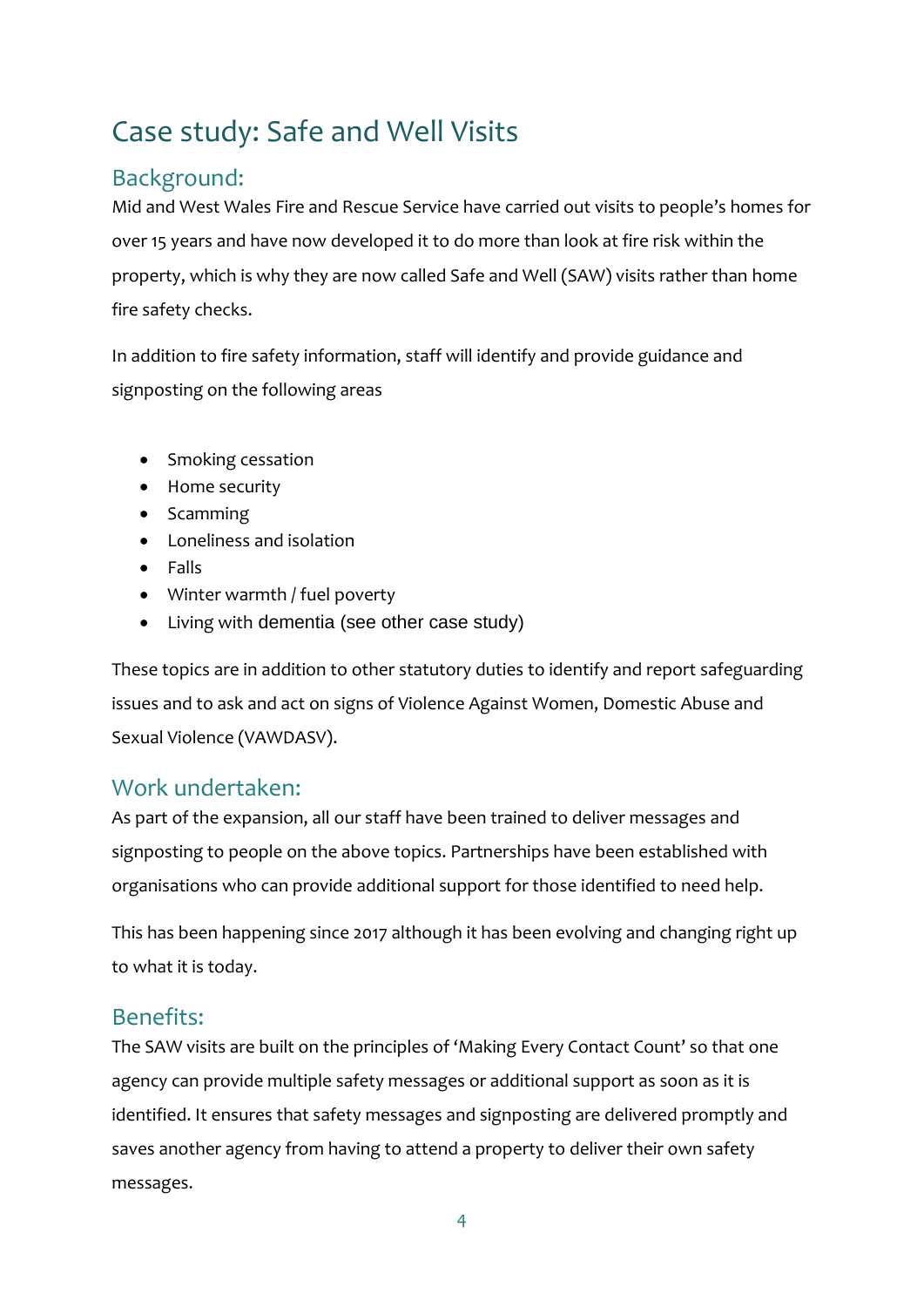# <span id="page-4-0"></span>Lessons/Best Practice:

- It has allowed staff to deliver a better level of service to people they meet.
- It increases staff awareness of issues that need to be identified outside of the fire safety arena.
- It encourages closer working with partner agencies so that staff deliver accurate and up to date information.
- It opens additional referral routes for staff when they identify issues.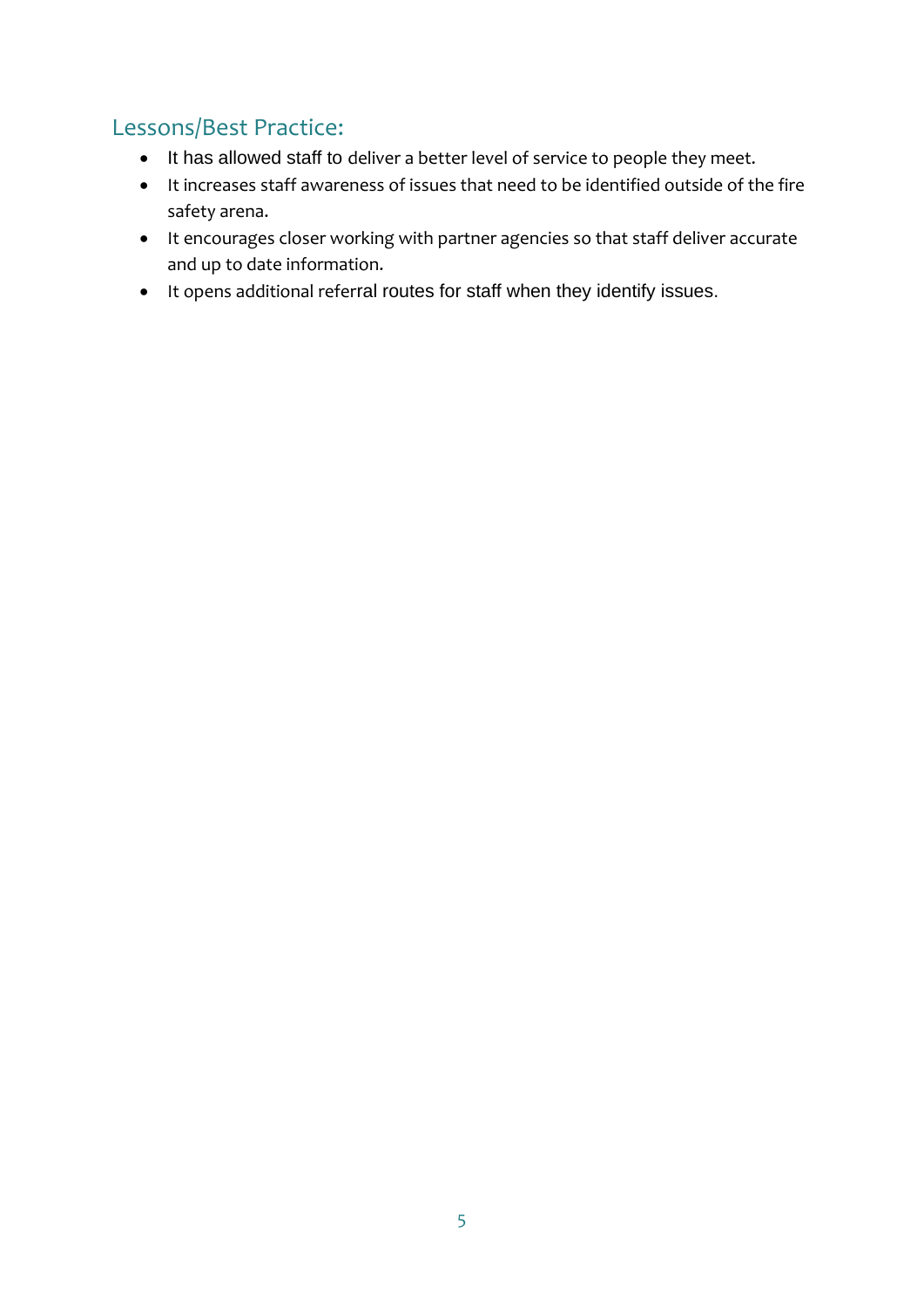# <span id="page-5-0"></span>Case study – The Early Years Integration Team

# <span id="page-5-1"></span>Background:

The Early Years Integration Team was created in 2020 in response to the Welsh Government Early Years Transformation Programme. It is a joint project between Hywel Dda UHB and Carmarthenshire County Council, based in the rural Gwendraeth Valley.

The team aims to:

- Support parents to give their children the best start in life.
- Strengthen the community by supporting families to be confident and able to access support when wanted or needed.
- Create family support opportunities by identifying gaps then devising groups, activities, or one-to-one support at home
- Work in partnership with health, local authority, third sector and voluntary services
- Reduce health inequalities
- Support and enhance local Health Visiting and Midwifery services
- Devise and test new ways of supporting families
- Build resilience in families

#### <span id="page-5-2"></span>What parents say:

"Before we contacted you we were exhausted, fed up, miserable, we were arguing constantly. We didn't know how to make our daughter sleep in her bed or stop the awful tantrums. You came and gave us very simple instructions to master bedtime. Now we are getting time together as a couple and having tantrum free days because everyone is rested. We can't thank you enough."

"The best thing I ever did was call, we were in a dark place before we saw the leaflet come through the door. You have been helpful, and we are over the moon. Thank you."

"I think that you coming to the house has helped me realise that the boys are very small and that they don't know how to express themselves, so they get angry and frustrated. I try better to understand what they're trying to say and that has made things much easier."

"Since starting Amser Canu he has started to sing and remember entire songs by himself, unprompted!"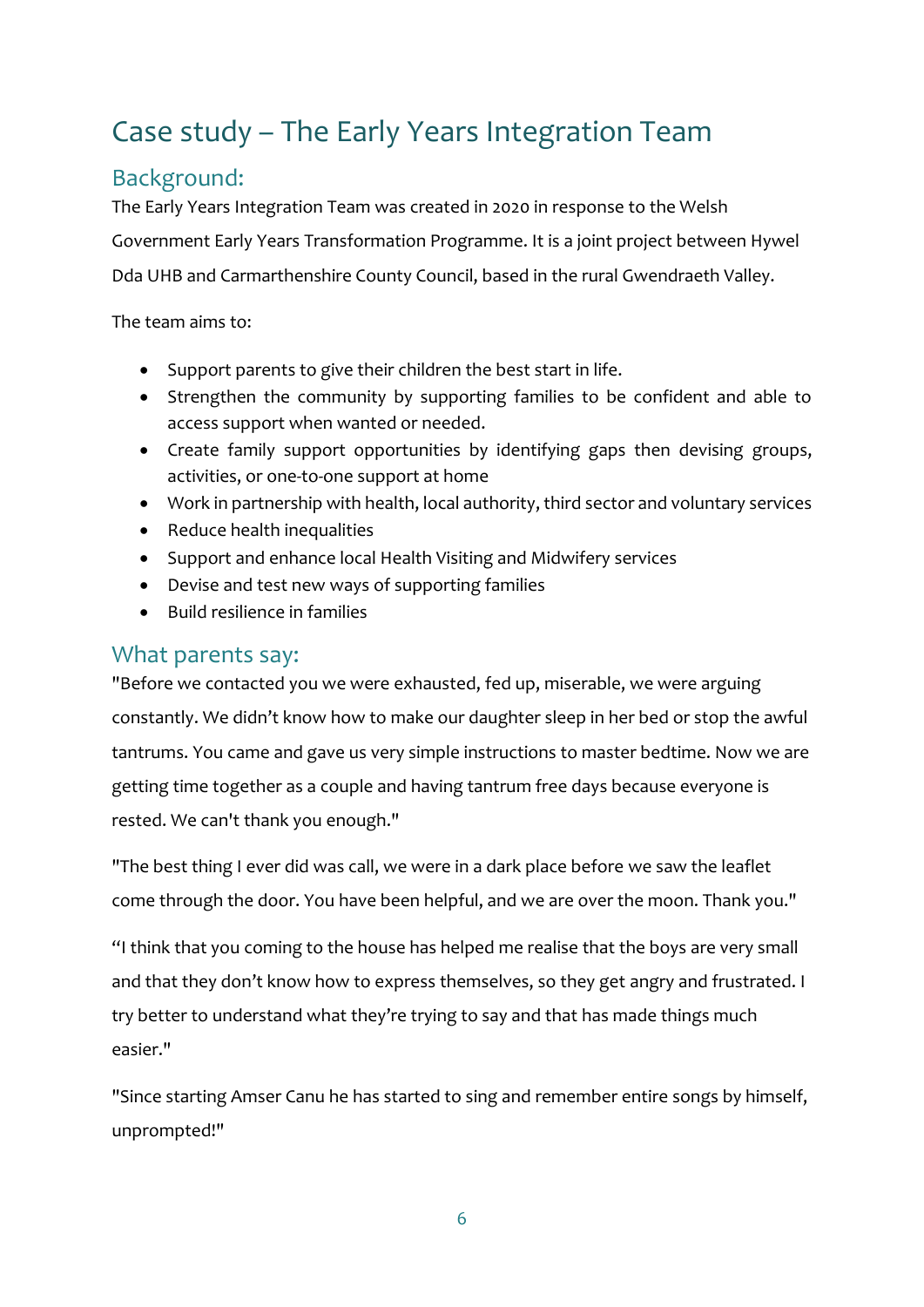"I was very alone because of covid. I couldn't see my family for help, but you came and helped me understand about his development and I am now more patient.

"We always had a chat at the beginning and end, it was lovely just to see new mums.''

#### <span id="page-6-0"></span>Lessons:

- Parents want support but do not always know how to access it
- Information and accessible support facilitate resilience in families
- Health staff are essential to working collaboratively across health, third sector, local authority and voluntary agencies
- Informing parents means informing universal health services so that they can effectively signpost or refer families
- Partnership working is a cost-effective way to support families
- Communication is key
- Professional relationships must be proactively constructed and maintained for effective partnership working.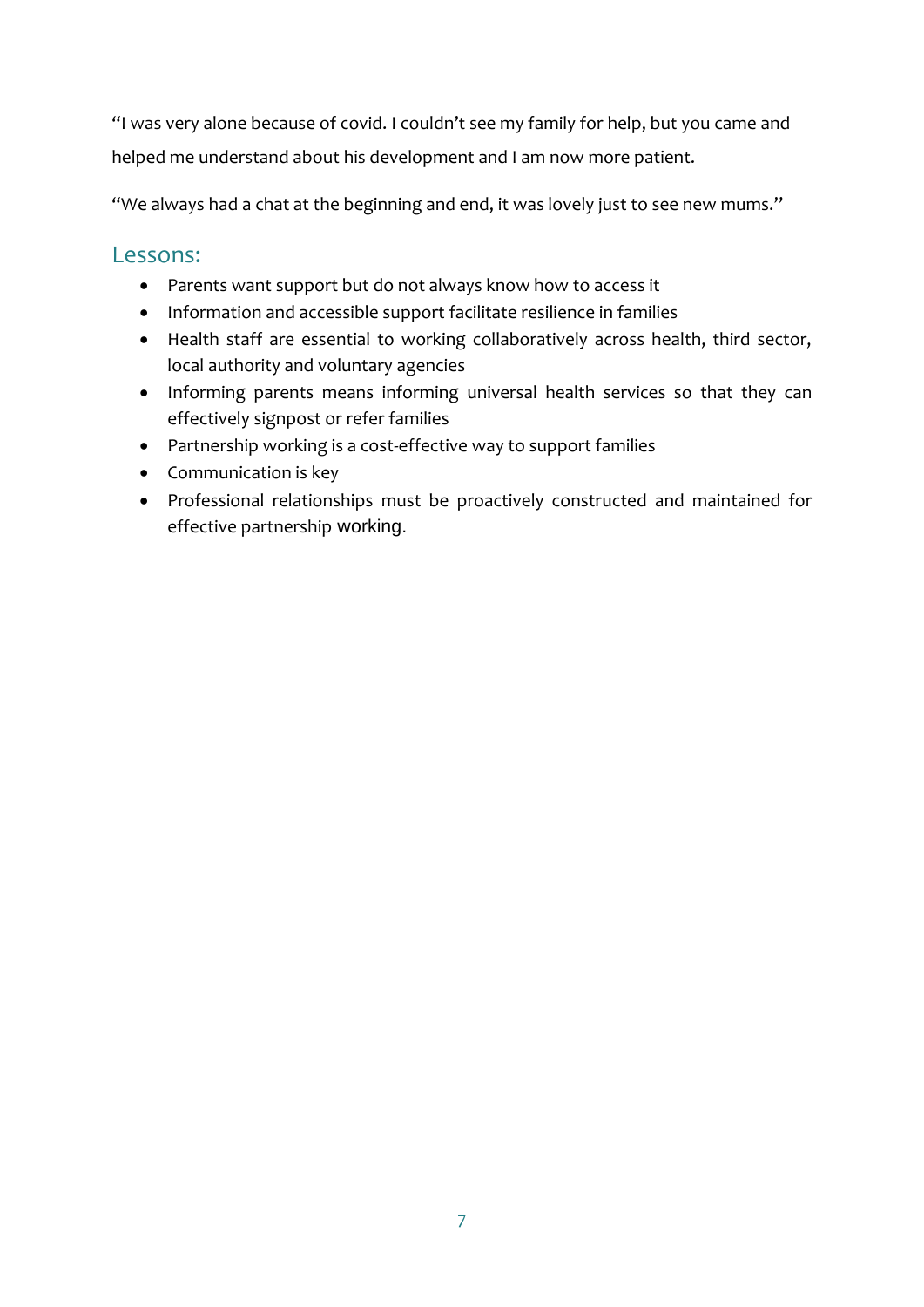# <span id="page-7-0"></span>Case study: Coping with an Unprecedented Demand for Wellbeing Support

### <span id="page-7-1"></span>Background:

Prior to the pandemic, the learner Wellbeing Support services at Coleg Sir Gar were operating at full capacity, offering mental health and general wellbeing support via mentoring and counselling services. On average, four hundred students per academic year received these services, mostly on a first come first served basis.

During the first period of lockdown the demands on these services escalated sharply,

#### <span id="page-7-2"></span>Work undertaken:

A triage support system was introduced to cope with the increase, with a new referral and assessment process. All learners referred into the system were contacted and supported in some capacity, not held on a waiting list.

The learning support team created an 'at-risk' register and prioritised these learners for support. These were identified by known risk of self-harm, unsafe behaviours, substance misuse, unhealthy relationships, homelessness or unstable home environments.

As well as the traditional 1:1 support offered, new services were introduced such as group work, regular text communication service, recommended online resources and live online workshops, covering relevant topics including anxiety, resilience and coping with lockdown.

Emphasis was also placed on engaging learners in non-academic activity. Social groups were encouraged where students could get together in a relaxed online environment. This continued post-lockdown and is run 'face to face' (restrictions allowing).

## <span id="page-7-3"></span>Benefits:

The new approach enabled significantly higher numbers of learners to engage with the services. By June 2020, over 1000 learners had engaged with these options.

The new triaging approach has helped reduce delays and minimise waiting lists. In addition, the clear prioritisation of 'at-risk' learners has resulted in an average of 88% of this cohort of learners being supported intensively on a weekly basis.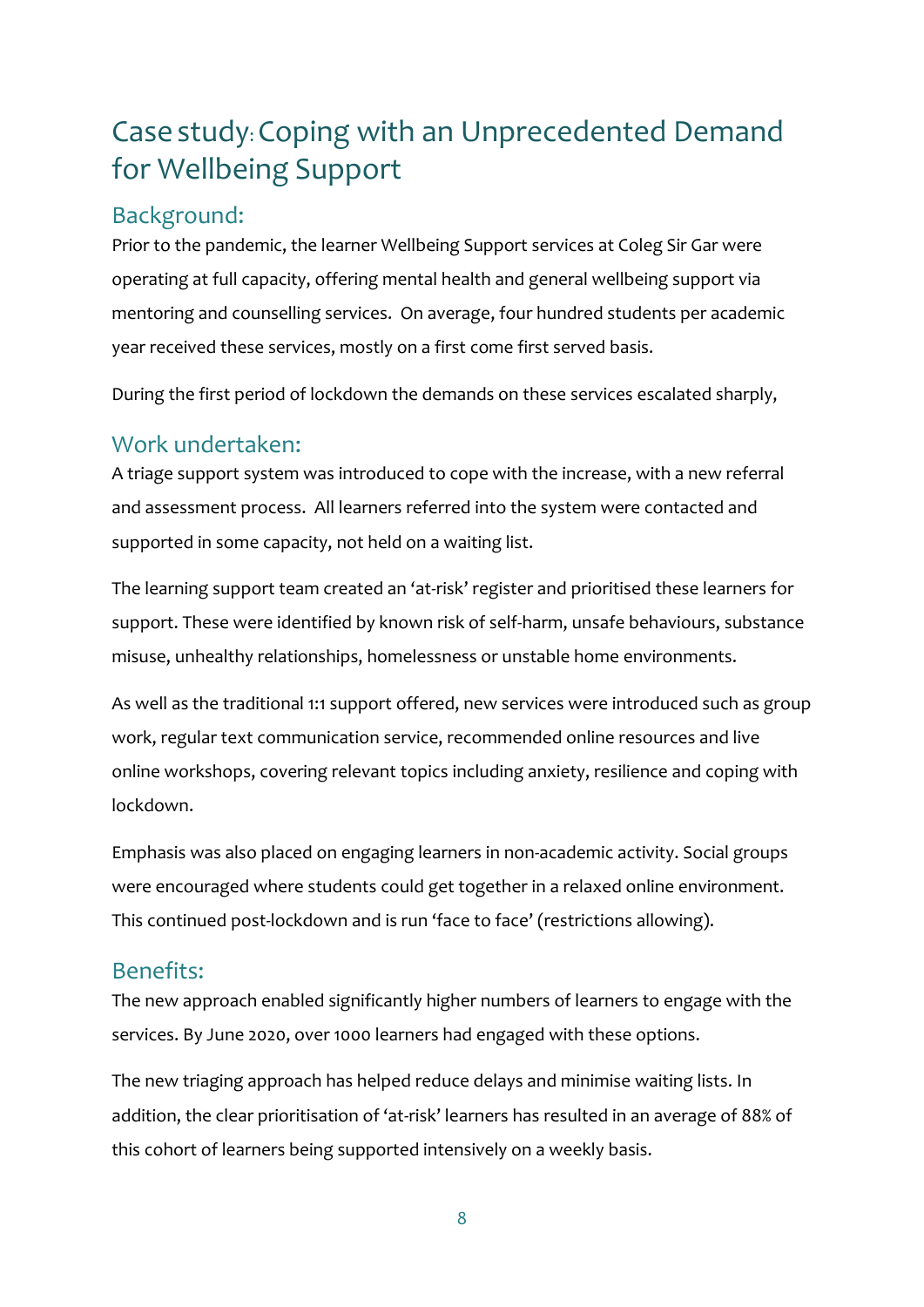The new process has further standardised and professionalised the 'triage process'. In addition, a trained assessment officer with a clinical background has been recruited into the team.

#### <span id="page-8-0"></span>Lessons/Best Practice:

Record numbers of students continue to be supported, and each are assessed three times per academic year to gauge their progress. This also ensures that the support teams allocate the right support at the right time. Links with other partners such as schools, social services and local authorities have also improved.

This new process was recognised by Estyn, the inspection body for quality and standards in education and training in Wales, as best practice. It featured in their thematic report, 'The work of further education, work-based learning and adult learning in the community providers during the COVID-19 pandemic' in March 2021.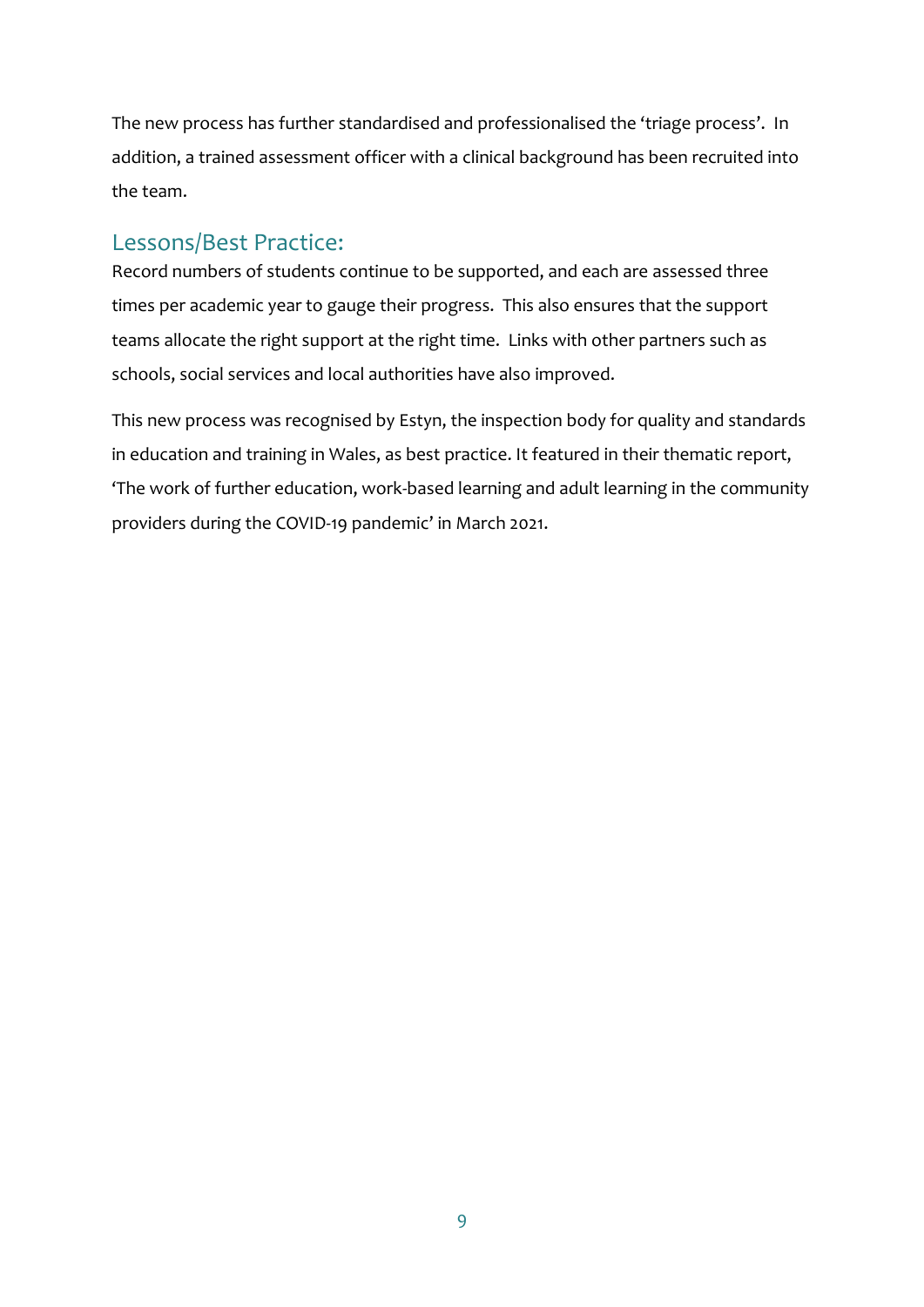# <span id="page-9-0"></span>Case study: Momentum Course

### <span id="page-9-1"></span>Background:

Mid and West Wales Fire and Rescue Service has been fortunate to receive additional funding from Welsh Government to run courses aimed at supporting people who have been subject to domestic abuse. The funding currently allows us to run one course a year and for the first time, the course has been run in Carmarthenshire - in Carmarthen in January / February 2022.

#### <span id="page-9-2"></span>Work undertaken:

The Momentum course is aimed at families who have experienced domestic abuse. The aim of the course is to provide the whole family with 2 hours per week over 6 weeks of activities designed to boost their self-confidence, self-esteem and in the process share their experiences and learn from each other. The course is facilitated by MAWWFRS staff and volunteers and has activities for both the mums and children of all ages and activities and creche facilities are provided to allow the mums to take a full part in their own activities without worrying where their children are. Food is also provided for all attendees.

Activities have included: -

- Stained glass workshop
- Pamper evening
- Ladder climbing / Fire service related activities
- Visit by FRS search and rescue dog
- Cake decorating
- Candle making
- Jewellery making

## <span id="page-9-3"></span>Benefits:

We have found the benefits to be wide ranging. From additional disclosures from all family members as they feel that they are in a safe space through to seeing all family members grow in confidence as they achieve success. For some it is the feeling of security and a meal for all the family at least once a week. Following one of the courses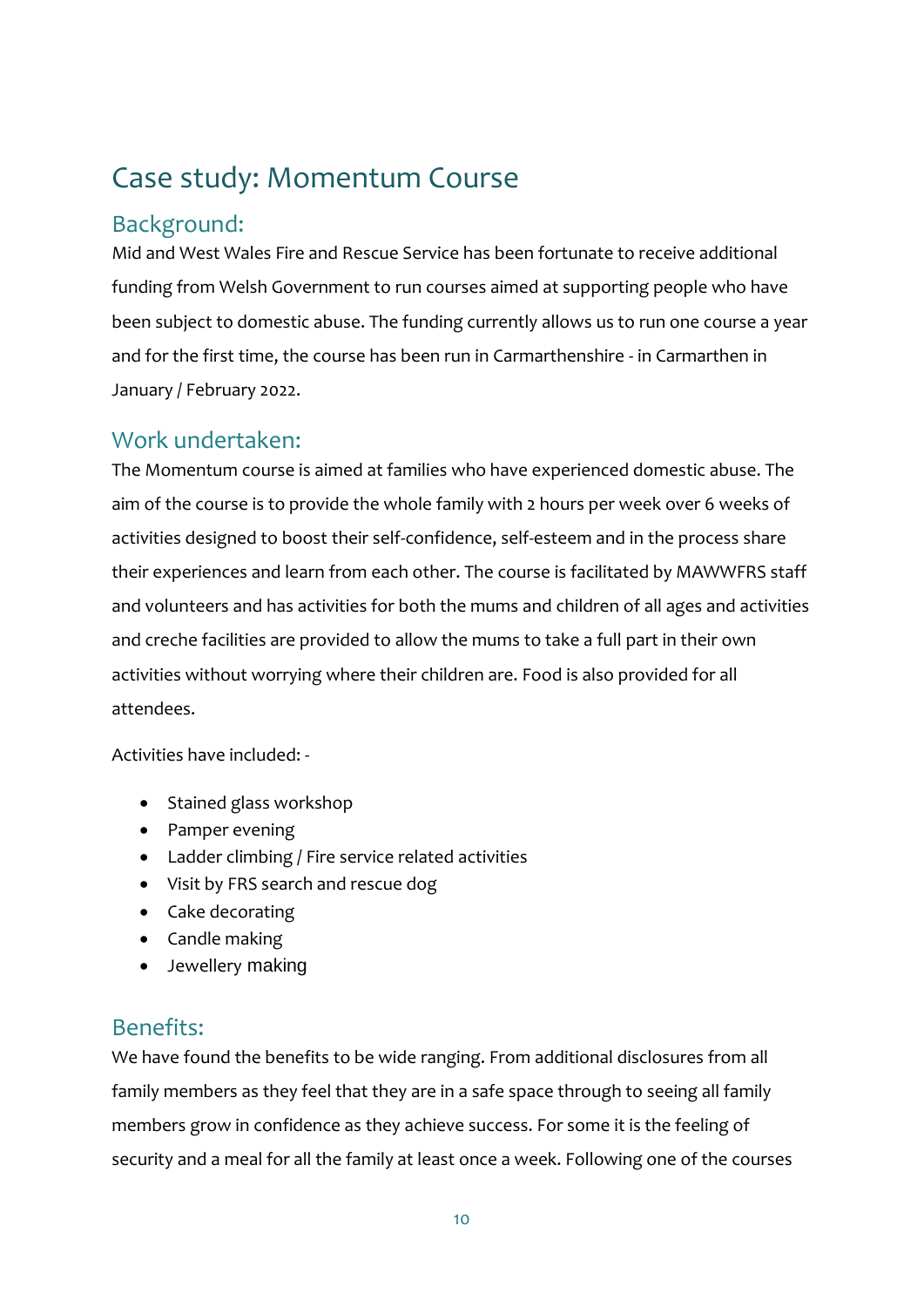run in a different county the participants set up a What's app group and continue to meet regularly.

# <span id="page-10-0"></span>Lessons/Best Practice:

- The need for creche facilities is a must if the mums are to be able to take full part in the activities.
- Having trained staff available who can deal with any additional disclosures (parents and children) and be able to link the person into additional services.
- Understanding that people will be at different stages of their journey out of domestic abuse, and that some will talk openly about their experiences whilst others will not – either is fine.
- Being clear that it is not a counselling or therapy service. It is an activity-based course where they can get a chance to do something different.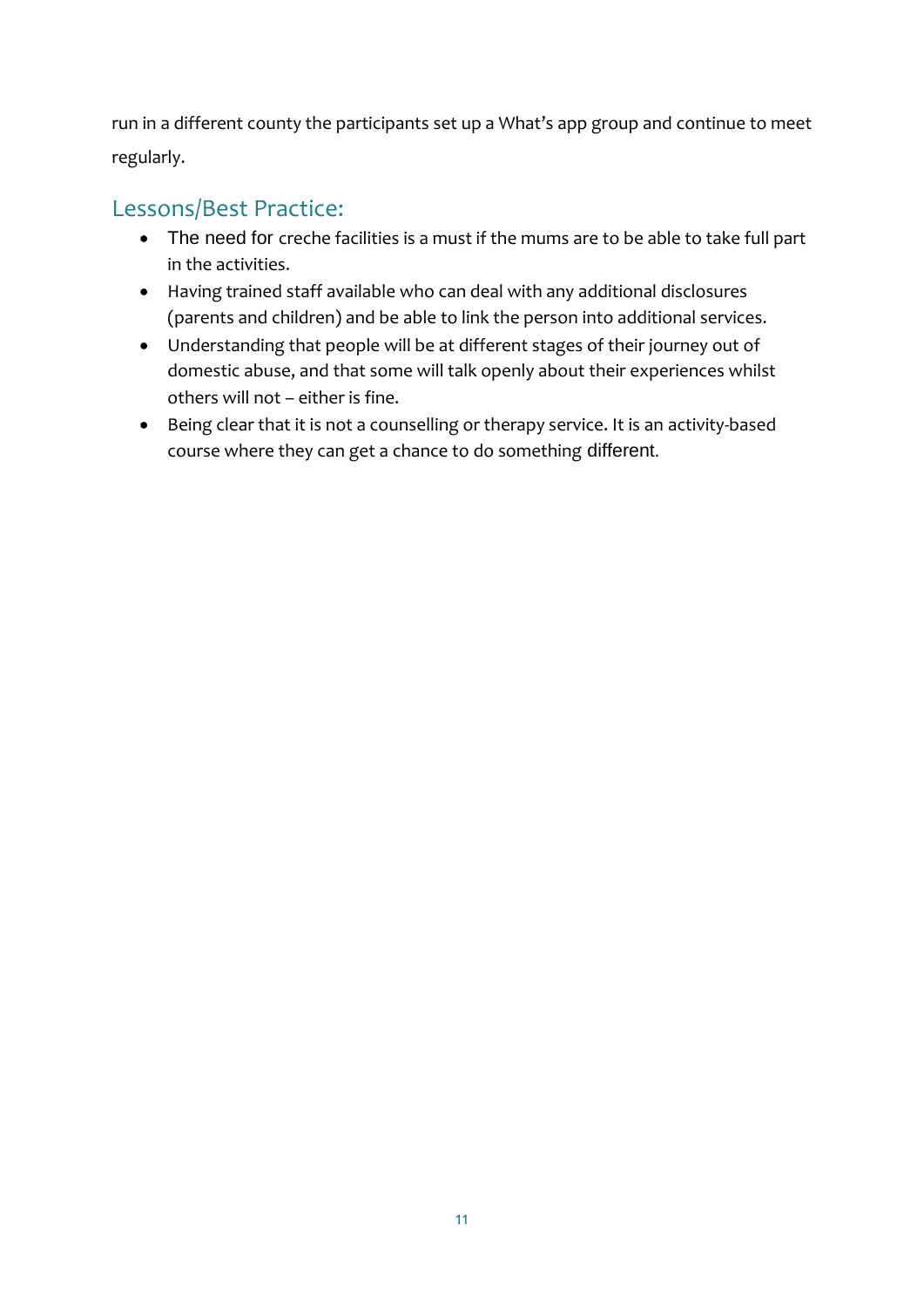# <span id="page-11-0"></span>Case study: Safer Streets

## <span id="page-11-1"></span>Background:

Multi-agency work was enhanced in 2020 to address crime and disorder issues in Tyisha, as part of the ambitious collaborative 'Transforming Tyisha' project to regenerate the area through increasing community safety, developing housing and community facilities and improving the environment. This followed engagement with the local community to identify residents' key concerns and issues.

#### <span id="page-11-2"></span>Work undertaken:

Funding has provided staffing resources to address specific problems, environmental improvements and provide crime prevention equipment. This includes Home Office 'Safer Streets' funding, secured by the Police and Crime Commissioner, working with partners including the County and Town Councils. The aim is to make residents feel safer and reduce acquisitive crime in Glanymor, Tyisha and Elli.

These areas have a high proportion of acquisitive crime, including house/shed burglary, theft, robbery, bike and vehicle theft and vehicle crime.

An Environmental Visual Audit made recommendations relating to the structure, surveillance, maintenance and physical improvements to deter crime. From this, Neighbourhood Policing Teams (NPT) worked collaboratively with partners to deliver a high visibility campaign offering Crime Reduction Kits to all homes. These included marking valuable items with DNA making it identifiable to the specific address and owner. Door locks, outdoor sensor lighting and gate/shed locks were also provided. Vulnerable residents were referred to specialist Crime Prevention Officers for additional support and advice.

Community Wardens have been employed on the Carmarthenshire County Council's Transforming Tyisha project, using County Council and Safer Streets funding. This role has helped to provide crime prevention, use tools to combat anti-social behaviour and restore safety and reassurance to the community. The officers have had a successful Closure Order for a serious anti-social behaviour case, fixed penalty notices for fly tipping and reinvigorated local Neighbourhood Watch schemes.

12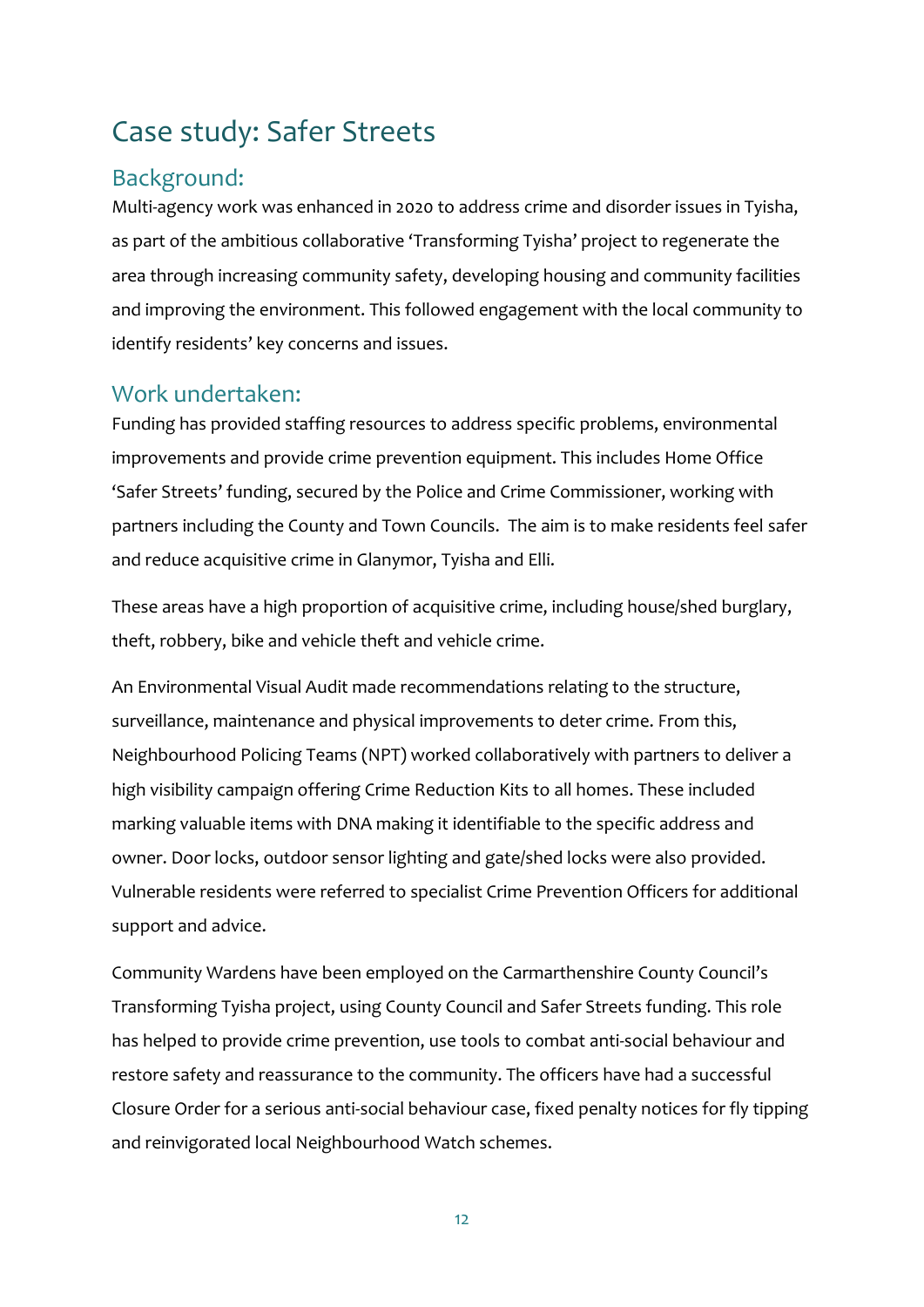### <span id="page-12-0"></span>Benefits:

Engagement with local communities has helped reassure local communities about public safety, tackle crime and protect residents by reducing opportunities to become victims of crime. This has included offering crime prevention advice and safeguarding equipment.

It also enabled the police to gather intelligence to better understand local residents' concerns and issues. This has then informed the work of the police in targeting resources and problem solving.

Far more collaborative working has progressed with partners including Dyed Drug and Alcohol Service and the Fire and Rescue.

Crime prevention kits were provided to over 800 properties.

## <span id="page-12-1"></span>Lessons/Best Practice:

Approximately 400 properties declined the crime prevention kits. It is also known that many of the property marking kits have not been used.

NPT officers have now received additional training for better delivery which will be of benefit when further areas are ready to receive the kits.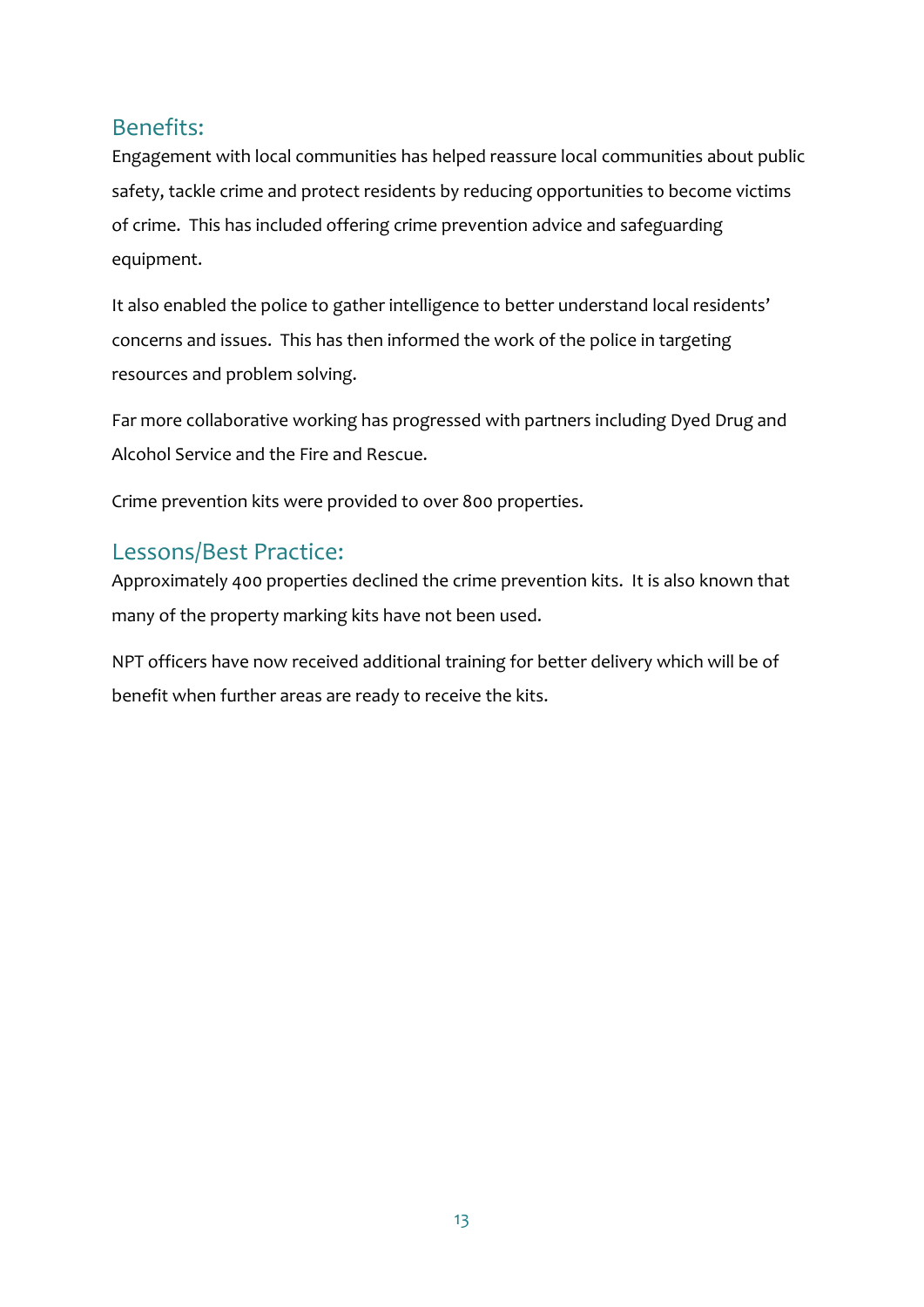# <span id="page-13-0"></span>**Case study:** Vaccine Equity in Hywel Dda

# <span id="page-13-1"></span>Background:

Equity in immunisation reduces the risk of vaccine preventable diseases among vulnerable individuals and communities who are at a higher risk of poor health outcomes from contracting the disease. Reducing inequity in immunisation is an important part in supporting communities to achieve their full health potential regardless of geography, demographic, social or economic status

The coronavirus pandemic has highlighted a gap in the uptake of the COVID-19 vaccine especially in those groups that have been disproportionally affected by the pandemic, for example, those from ethnic minority backgrounds and those at socio-economic disadvantage living in communities with high deprivation or social exclusion including the homeless, those with mental ill health and those from traveller communities.

The reasons for this inequity are multifaceted, however, understanding the root causes and developing targeted services to meet the needs of those that are unvaccinated or under-vaccinated is a fundamental part of the work delivered by the Hywel Dda multiagency Vaccine Equity Group.

# <span id="page-13-2"></span>Work undertaken:

- Employed Community Outreach Workers to engage with minority communities on health and social issues through building trust and raising awareness of the services available to them.
- Use the Mobile Vaccination Vehicle (MVV) to run pop-up vaccine clinics in areas of socio-economic deprivation, traveller sites, rural communities and at colleges/ universities and workplaces.
- Sharing links to FAQs and information on the vaccine in Easy-Read, languages other than Welsh or English, BSL videos and information produced by homeless and learning disability groups
- Providing direct translation and interpretation support
- Targeted project to reach unpaid carers.
- Adapted delivery model at Mass Vaccination Centres to allow certain groups to access the centre at specific times so that additional support could be provided. This included providing additional support to pregnant women who could directly access the duty Midwife.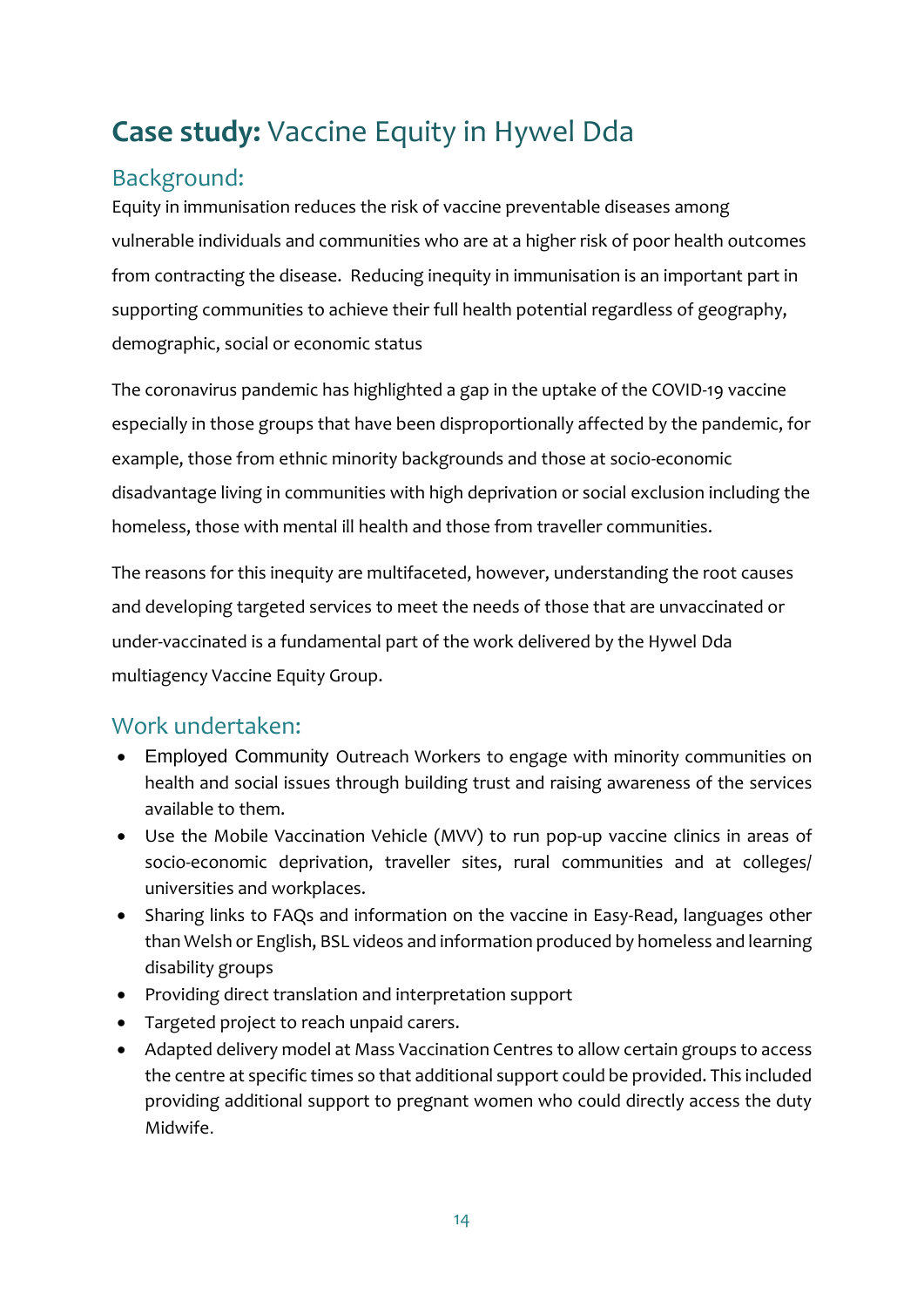# <span id="page-14-0"></span>Benefits:

- Increase in uptake of COVID-19 vaccine in target groups
- Early set up of the equity group with multiple agencies and organisations in attendance was a significant step in improving and ensuring implementation of the vaccine equity agenda.
- Partnership working through the MVV has been extremely beneficial and successful and will be used for future campaigns.
- Provision of timely information and data
- On-line meetings have meant that people are able to join for an hour on a regular basis which has improved representation from across different target groups. This has enabled better sharing of information, a greater ability to discuss problems, compare experiences and provide solutions. Those in the group gained confidence in talking to others about the vaccine and dispelling misinformation.

## <span id="page-14-1"></span>Lessons/Best Practice:

The relationships built within the Vaccine Equity Group will have benefits in other areas too especially in establishing a process and pathway for future collaboration. This group will be used to ensure equitable access to the COVID-19 booster and will also support the influenza vaccination programme. It also has the potential to be a very useful forum for discussing and improving access to other health care services in future.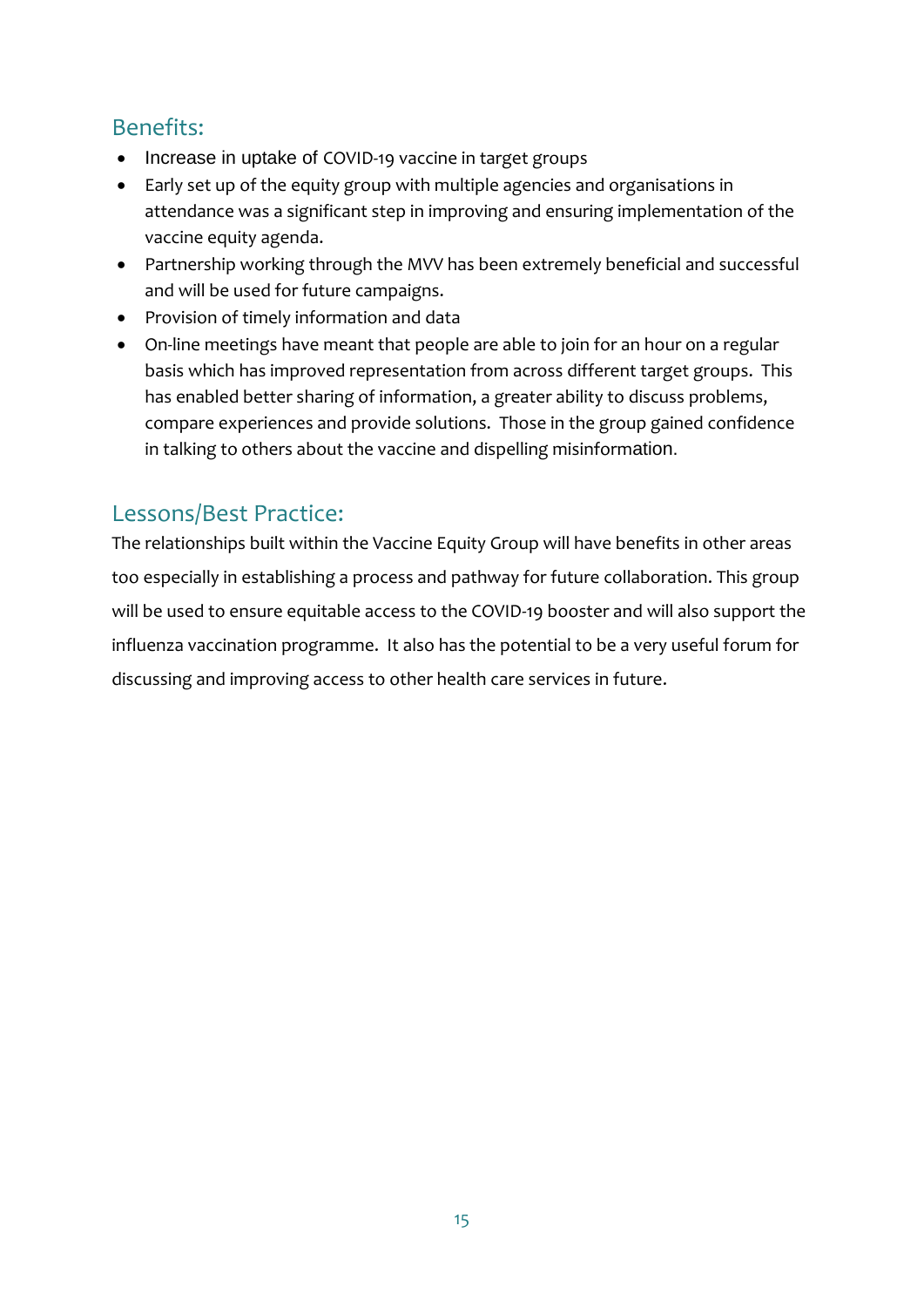# <span id="page-15-0"></span>Case study: Use of Volunteers

## <span id="page-15-1"></span>Background:

New volunteering roles have been introduced by the Mid and West Wales Fire and Rescue Service to respond to the pandemic - Vaccination roll out volunteer / Safe and well check volunteer

#### <span id="page-15-2"></span>Work undertaken:

Ten volunteers have supported the pop-up vaccination units which MAWWFRS provided to Hywel Dda. Our volunteers, as well as two of our engagement vehicles, were utilised by the Health Board to reach people in these communities that could not make it to the vaccination centres. One engagement vehicle was used as an area to administer the vaccination, while the other was used for people to sit in and wait for their vaccination.

Our volunteers engaged with members of the public to ensure they knew where to go, checked on their well-being and provided them with fire safety advice, offering them a safe and well check. These volunteers worked alongside ten Fire and Rescue Service staff.

In order to backfill the roles of some of the Fire and Rescue staff who were helping with the vaccination rollout, we also had 3 volunteers help our community safety team in the community carrying out safe and well checks. They have provided members of the public with safety advice and fitted alarms with our personnel.

This support has been provided by volunteers from 1 July 2021 to the present day.

#### <span id="page-15-3"></span>Benefits:

The benefits for the volunteer have been to be part of the team or as we say "our fire family". They have gained experience and confidence with engaging with a varied audience and have made connections with partner agencies.

The benefits to us as a service have been that we have been able to support Hywel Dda Health Board with less resources, freeing up other members of staff to carry out their normal duties. The volunteers have enabled our personnel to carry out checks in two's, helping with lone working. Our volunteers have also signposted us to their networks to help more people in our community who would benefit from a safe and well check.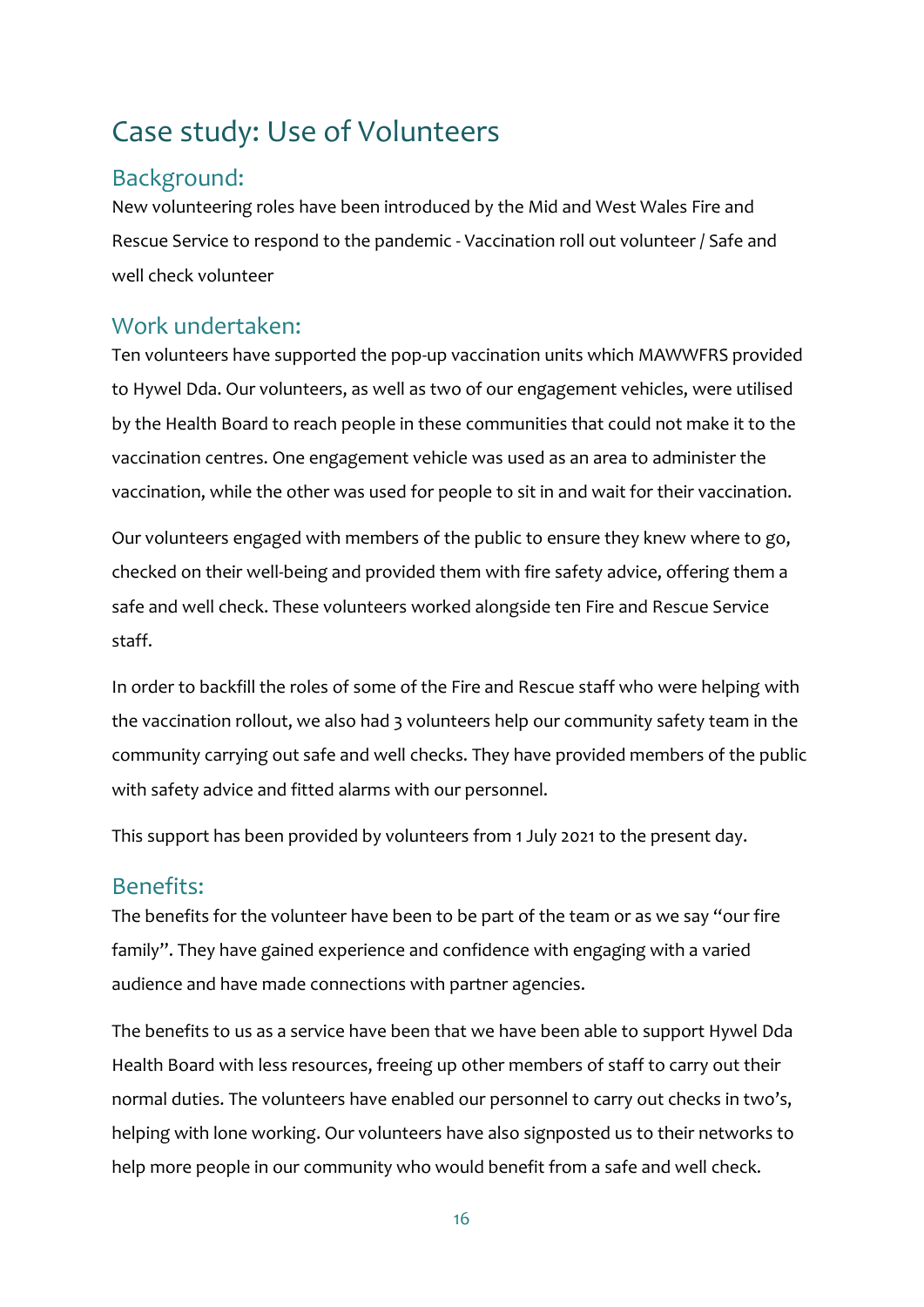# <span id="page-16-0"></span>Lessons/Best Practice:

It has shown how beneficial volunteering can be for all involved and from this trial in Carmarthen we will be expanding this in 2022 to all divisions. The enhanced partnership working has identified further opportunities to assist with the vaccination programme going forward.

We are considering the increased use of volunteers in our service in the future.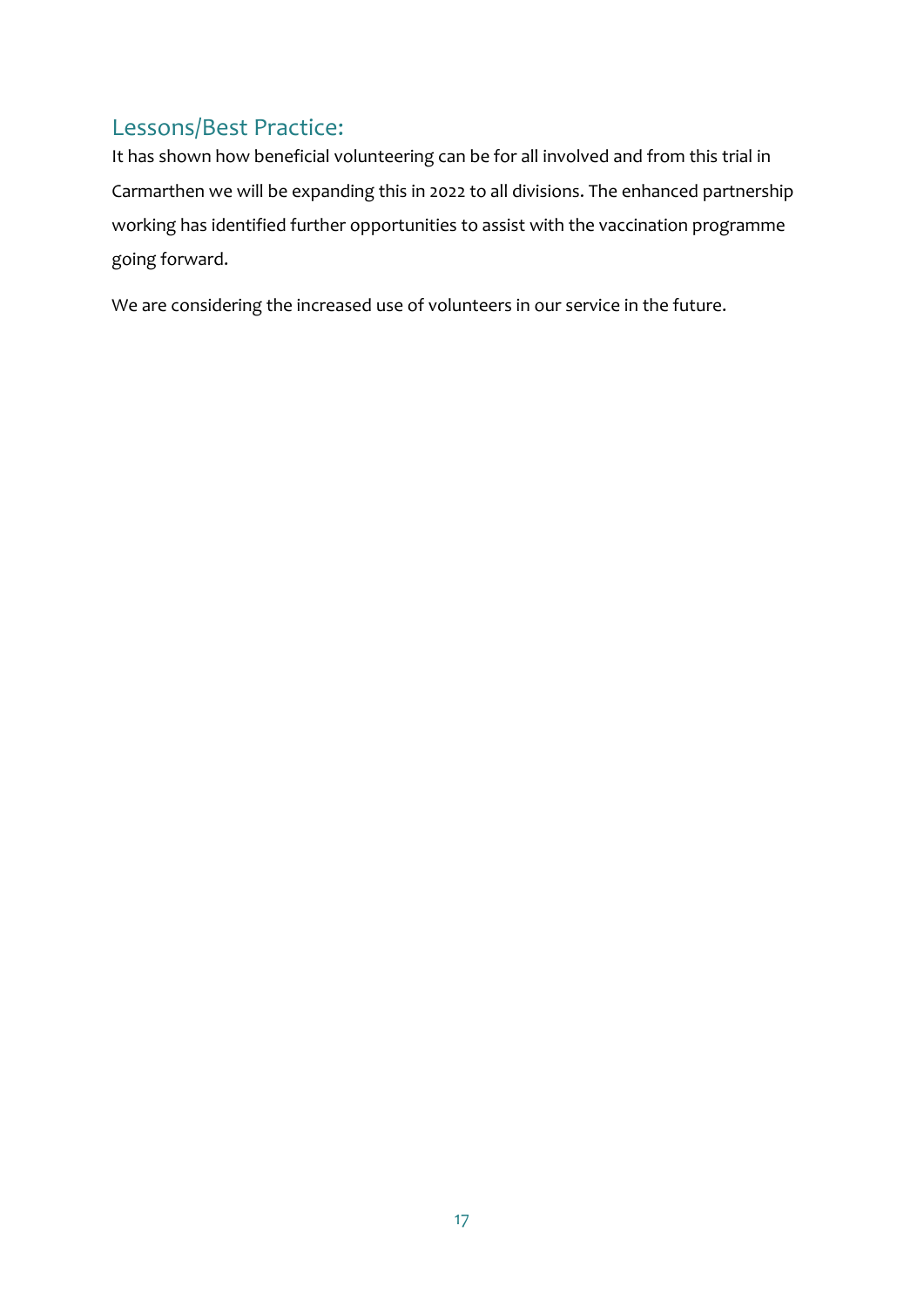# <span id="page-17-0"></span>Case study: Dementia Support – Herbert Protocol / Message in a bottle

### <span id="page-17-1"></span>Background:

Mid and West Wales Fire and Rescue Service (MAWWFRS) has identified that our staff provide home safety visits to many elderly people who are living with dementia and wanted to support them and their families to live better lives.

#### <span id="page-17-2"></span>Work undertaken:

For the last four years, MAWWFRS has worked in partnership with the Lions club to make use of their 'message in a bottle' scheme encouraging people to keep personal and medical details in their fridge for emergency services to find if needed. Staff will set it up where they find a need.

We have also combined this with the Police 'Herbert Protocol' for people living with dementia. The Herbert protocol is a questionnaire that can be completed by the FRS with the person living with dementia and their family or support worker / carer. It is also placed in the fridge and identifies any locations that the person may have historical links with as well as a description, a recent photograph and other pieces of information that may be of use to the police should they be called upon to search for the person living with dementia if they leave the property.

Completing the Herbert protocol allows the police to gather essential information to inform the search in a timely manner without having to overly question distressed family members who may be upset. It is particularly useful if the partner is also showing signs of short-term memory loss.

Emergency services are therefore able to easily access the information without having to rely on the distressed family members from finding where they may have placed the completed forms.